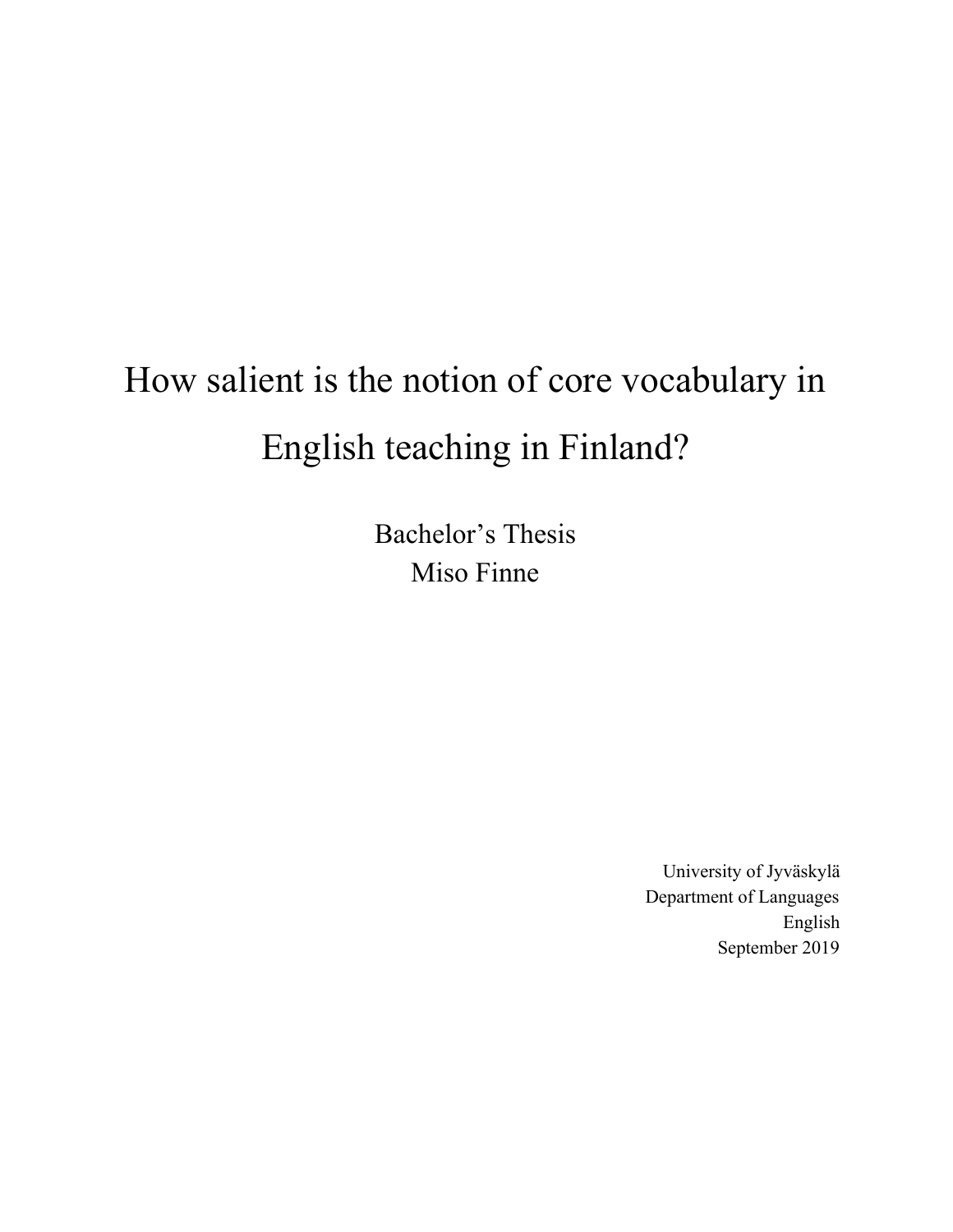## **Table of contents**

| <b>Introduction</b>                   | $\overline{2}$          |
|---------------------------------------|-------------------------|
| <b>Theoretical background</b>         | $\mathbf{3}$            |
| <b>Methods and data collection</b>    | $\overline{\mathbf{4}}$ |
| Semi-structured individual interviews | $\overline{4}$          |
| The research question                 | 6                       |
| Theoretical framework for analysis    | 8                       |
| <b>Analysis</b>                       | 9                       |
| Conclusion                            | 14                      |
| <b>Bibliography</b>                   | 16                      |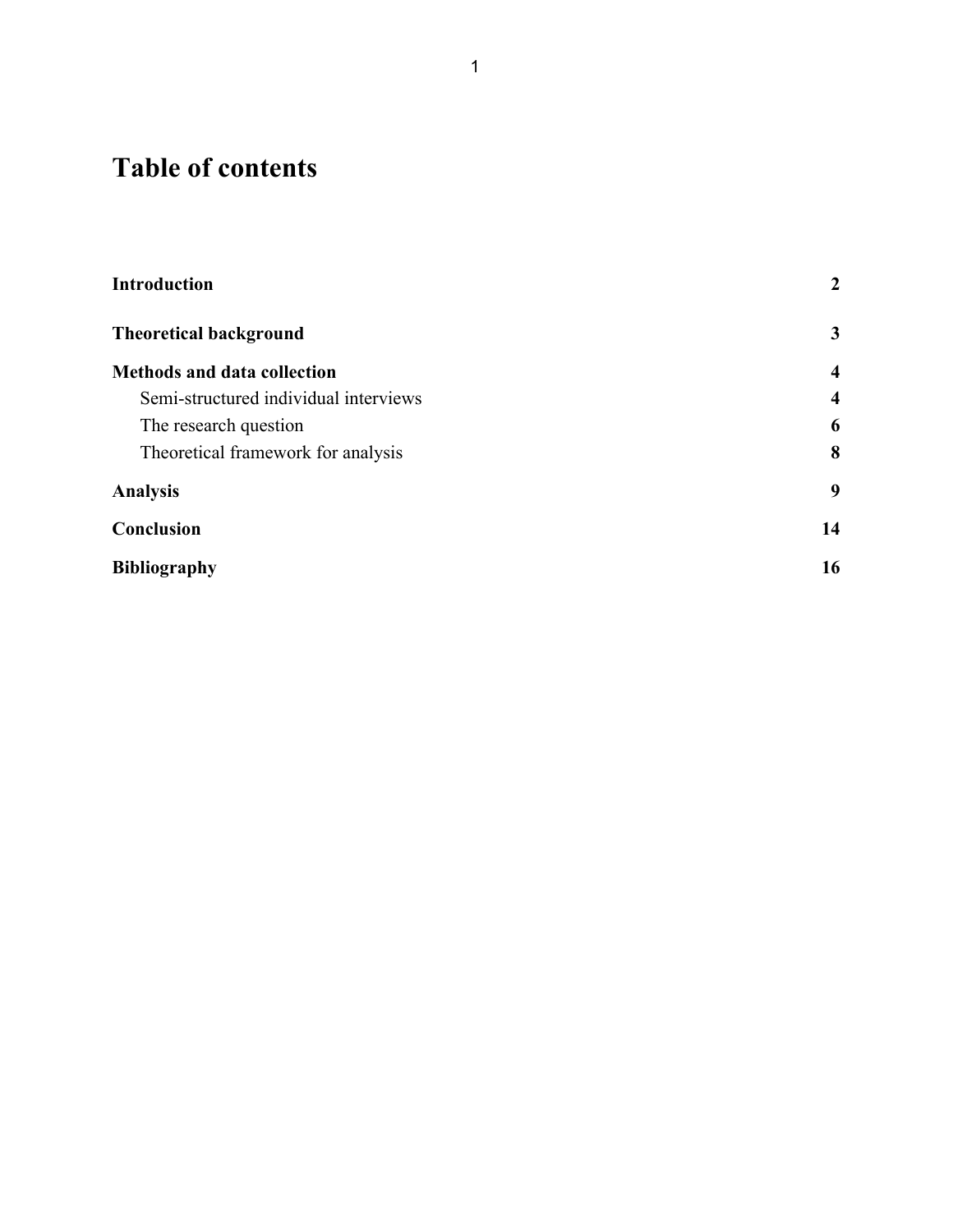## <span id="page-2-0"></span>**Introduction**

According to Bogaards & Laufer-Dvorkin (2004, 209), different lexical items in a language possess varying degrees of utility. It stands to reason, then, that the attention given to them by both the learners and instructors of a language should be distributed accordingly. This line of reasoning is further supported by the idea that a learner can achieve much with a comparatively small lexicon of carefully-chosen words (Nation 2001, 9).

Historically, both the teaching and learning of vocabulary have not been given as much attention or interest as other avenues of research within the field of second language acquisition (Milton 2009, 1). The present study seeks to rectify this by exploring the current state of English vocabulary instruction. Instead of looking at the topic from a learner-centric point-of-view, it focuses on teachers and, in particular, the principles that affect the manner in which they give vocabulary instruction. The concept of core vocabulary, which forms the majority of the study's theoretical foundation, will be examined in relation to its findings in an attempt to determine whether or not the vocabulary teaching principles described by teachers and the vocabulary they choose to prioritize display any of the central characteristics that are commonly assigned to core vocabulary.

The present study consists of the following sections. First of these is the theoretical background, which highlights the importance of vocabulary teaching and introduces the concept of core vocabulary, including how its use could be considered beneficial for vocabulary instruction. The next section describes the methodological choices that were made regarding the collection of data and its analysis. It also reintroduces the research question. The third section is dedicated to the analysis of data that not only seeks to give an answer to the research question, but also discusses the wider impact of the study's findings on vocabulary instruction. The final section acts as a summation. It addresses the most prominent limitations of the study, how it could be improved upon, and provides recommendations for future research.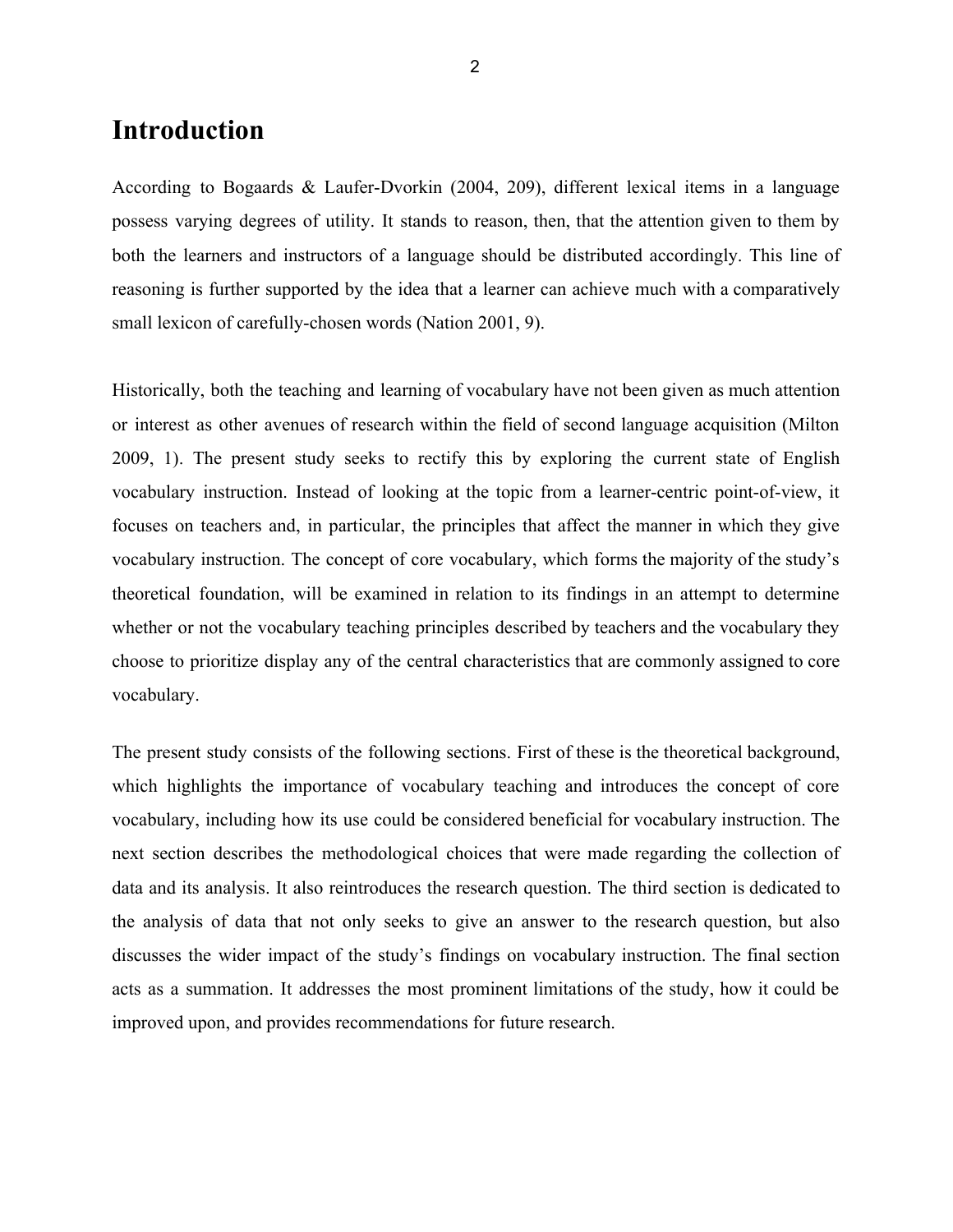## **Theoretical background**

Vocabulary teaching is important for a number of reasons. Marzano & Simms (2013, 7) point out that children with larger vocabularies acquire new words faster than classmates with a smaller vocabulary. They also go on to mention that vocabulary knowledge is directly tied to success in school. Warjus (2010, 1) states that as second language learners fail to build the prerequisite broad vocabulary to be able to read (8000-9000 word families) and speak (5000-7000 word families), a large amount of criticism has been placed on language teaching strategy research. The failure to attain the aforementioned broad vocabulary is one of the central reasons why the current study aims to provide information on what are the underlying principles that English language teachers approach vocabulary teaching with.

While there is still active discussion around the exact nature of core vocabulary, its underlying idea is to find words which often occur in a language and are often used by learners and teachers to describe other, non-core vocabulary. For example, gobble, dine, devour, stuff and gormandize can all be defined as verbs which all describe ways of eating. "to eat", being part of the core vocabulary, can be substituted for any of the aforementioned verbs but the same does not work in reverse (Carter 1998, 49). This means that core words cannot be easily described by non-core words. This is one way of testing whether a word is a core word or not. Another distinct feature of core words is their high degree of collocability in that the more core a lexical item is, the more partnerships it will have with other lexical items. A good way to demonstrate this is to look at how often the word bright occurs in the English language compared to the more seldom-seen word radiant. A child can be bright, so can the sun and an individual's future. According to Carter (1998, 51) calling a child radiant is perceived as strange, thus the word does not collocate as effectively as bright.

Marzano & Simms (2013, 8) allude to the idea of core vocabulary when discussing children's ability to form categories. A child that learns the verb shake can in turn attach other words to it,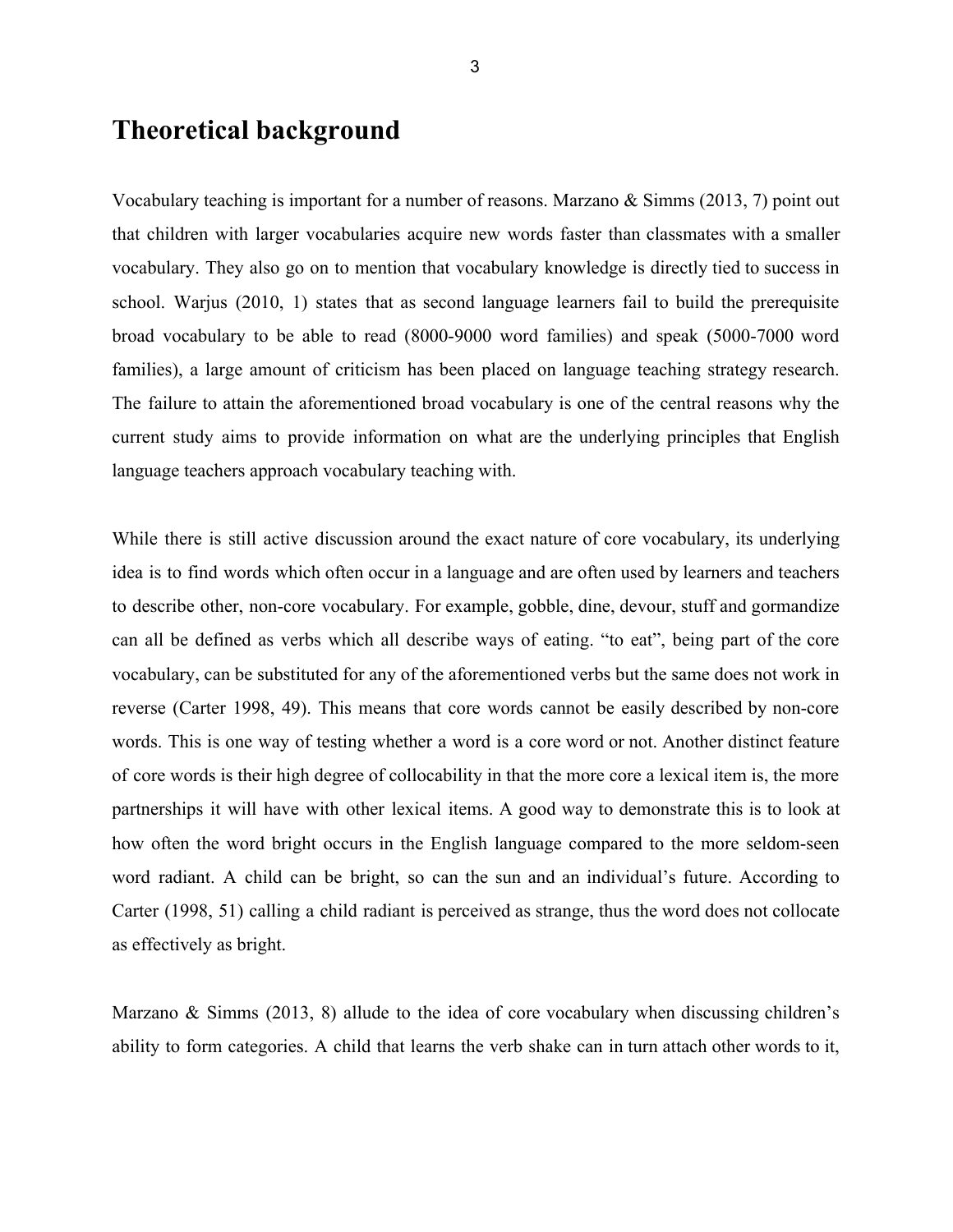such as shiver, vibrate, wiggle, flutter and jitter. Another often-used term in vocabulary research, which shares some similarities with the core vocabulary term, is high-frequency words.

There are a number of possible benefits to using core vocabulary as a basis for vocabulary teaching. It can serve as a guide to which vocabulary should be taught first. Furthermore, Carter (1998) mentions that Michael West's A General List of English Words, which contains 2000 words, allegedly on its own provides learners access to 80 percent of words in any text written in English. Suffice to say that this would provide a substantial boon to anyone who wants to learn to read English texts while possessing a relatively small vocabulary. Such access would even prove beneficial considering that, as students' ability to learn vocabulary develops, they should be able to discern and produce word meanings even outside of language classrooms (Carter 1998).

The current study's central goal is to provide information to current and future teachers of English on how their peers approach vocabulary teaching. More specifically, it aims to interview teachers with a premade set of questions which seek to find out whether or not they are consciously utilizing what Carter (1998) defines as core vocabulary. The reason to use premade questions is to make sure that the answers given will provide data on the underlying principles that govern each of the interviewees' vocabulary teaching. They are not, however, intended to impede or otherwise obstruct the participants from answering the questions in a manner that feels comfortable to them.

## <span id="page-4-0"></span>**Methods and data collection**

#### <span id="page-4-1"></span>Semi-structured individual interviews

Interviews as a data collection method was chosen due to its ability to reveal information and background on topics that are not commonly discussed. They can, in essence, highlight specific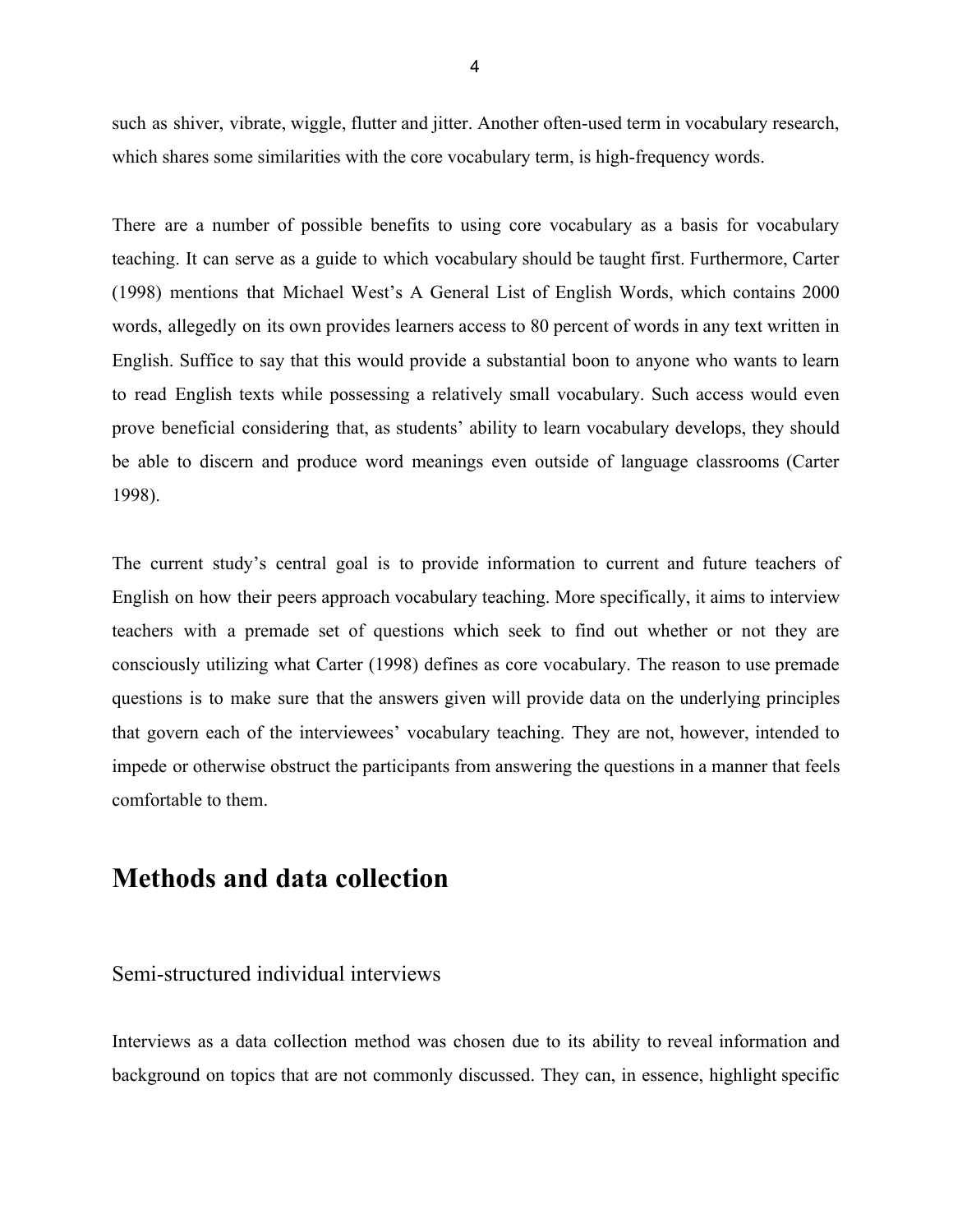vocabulary and language that an interviewee uses to answer a question. Due to their open-endedness, they allow participants to elaborate, elucidate and even remedy any and all information that they choose to share with the interviewer. It needs to be mentioned that, being under the umbrella of qualitative research methods, they generally forgo breadth in favor of depth of coverage.

As the underlying goal of the study is to shed light on the principles behind English language teachers' vocabulary instruction in Finland, it makes sense to offer a platform for individual teachers to explain what kind of choices they make in relation to how they choose to give vocabulary instruction.

The interviews conducted as part of the research were individual interviews and semi-structured. This was to give each and every interviewee as much freedom as possible to explain their own, individual stance on vocabulary teaching, without feeling forced to reach a common consensus or be overshadowed by more talkative colleagues as part of a group interview. Vocabulary teaching as a phenomenon can be observed and studied from such a wide array of different viewpoints, that it is important to narrow down the topic to just vocabulary choice, hence the interviews were semi-structured, with questions designed to maximize the amount of time interviewees spend on explaining their philosophies on which words matter and why and whether or not they should be used to further educate students on other vocabulary items. Each of them were carried out in person, so as to make the situation as inviting to the interviewee as possible. Furthermore, they all took place in a location that the interviewee feels comfortable in.

Prior to interviewing the study participants, each of the interview questions were shown to a university professor, who gave comments and offered constructive criticism, when appropriate. Due to her extensive experience and expertise as a language researcher, no further pilot studies were deemed necessary.

The sample size of the study is small, as interviews tend to take a substantial amount of time to organize, transcribe (or summarize) and analyze. The goal was to interview three different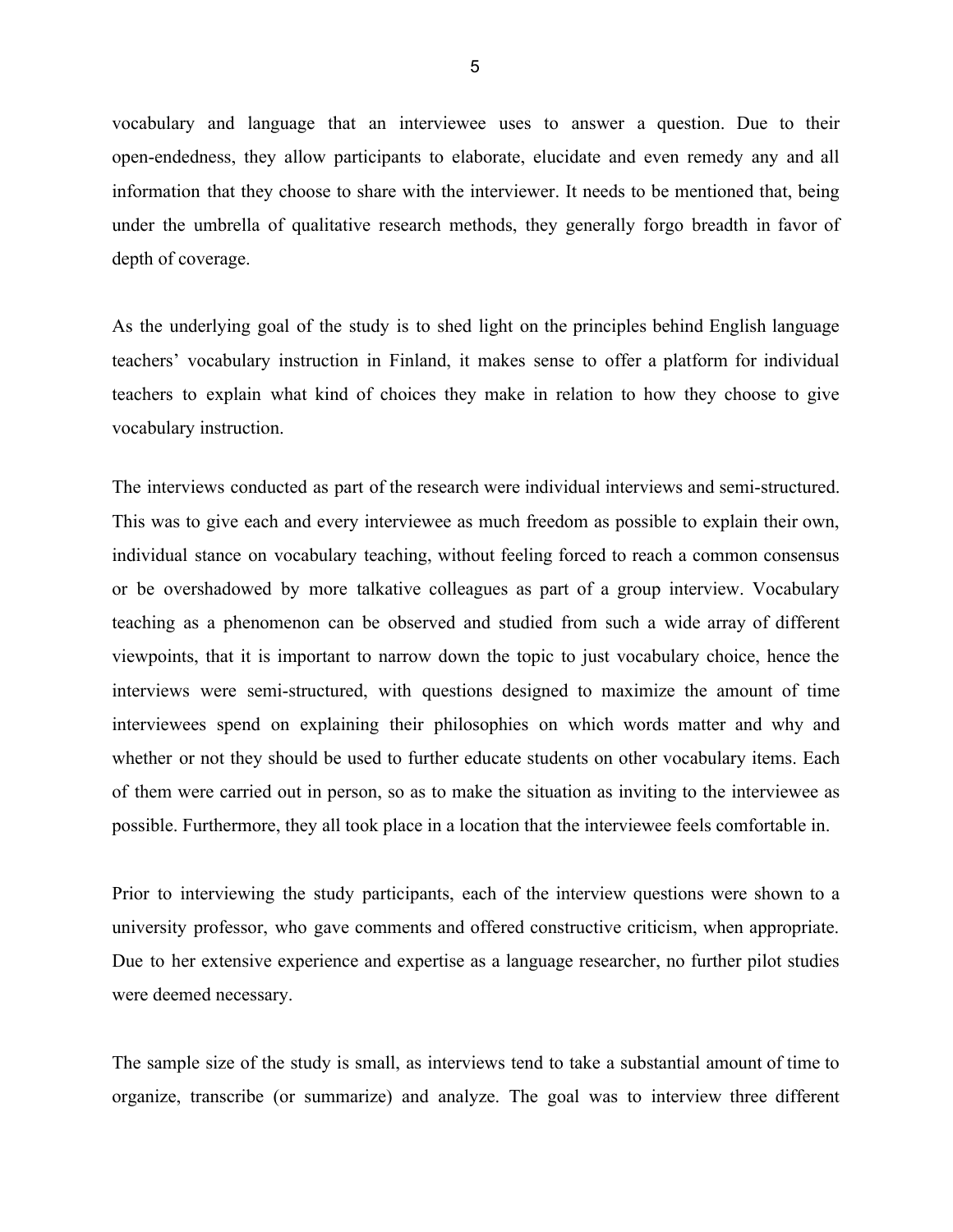teachers that all teach at the same educational level. This was later modified to two who represent two different educational levels due to how difficult it was to reach teachers for an interview. The sample size is supported by the notion that qualitative research seeks to highlight and analyze phenomena by delving into individual experiences rather than show and give evidence to statistical correlation.

The focus of the study lies in trying to find out how teachers see vocabulary as part of vocabulary teaching. Therefore, the analysis of the data gathered from the interviews focuses on what is said, instead of how it is being said. In other words, it sees its data as content, rather than discourse. This is because the interviewer is gathering knowledge on English vocabulary teaching as opposed to examining the interview as its own linguistic phenomenon.

Because their semi-structured nature, exhaustively transcribing lengthy exchanges would take an enormous amount of time. Hence each has been summarized, as their main purpose is to give insight into two frames of mind regarding vocabulary teaching. Any and all transcription is solely conducted by the researcher as part of the summarization process.

#### <span id="page-6-0"></span>The research question

The aim of this study is to better understand the salience of the notion of core vocabulary in English teaching in Finland. In other words, the present study seeks to document some of the underlying principles that govern vocabulary teaching, in particular in regards to word choices and the prioritization of certain vocabulary items over others. The research question is as follows:

#### *How salient is the notion of core vocabulary in English teaching in Finland?*

As mentioned in the background section of the present study, research into which words should be selected to be taught as part of English education is particularly important as it has been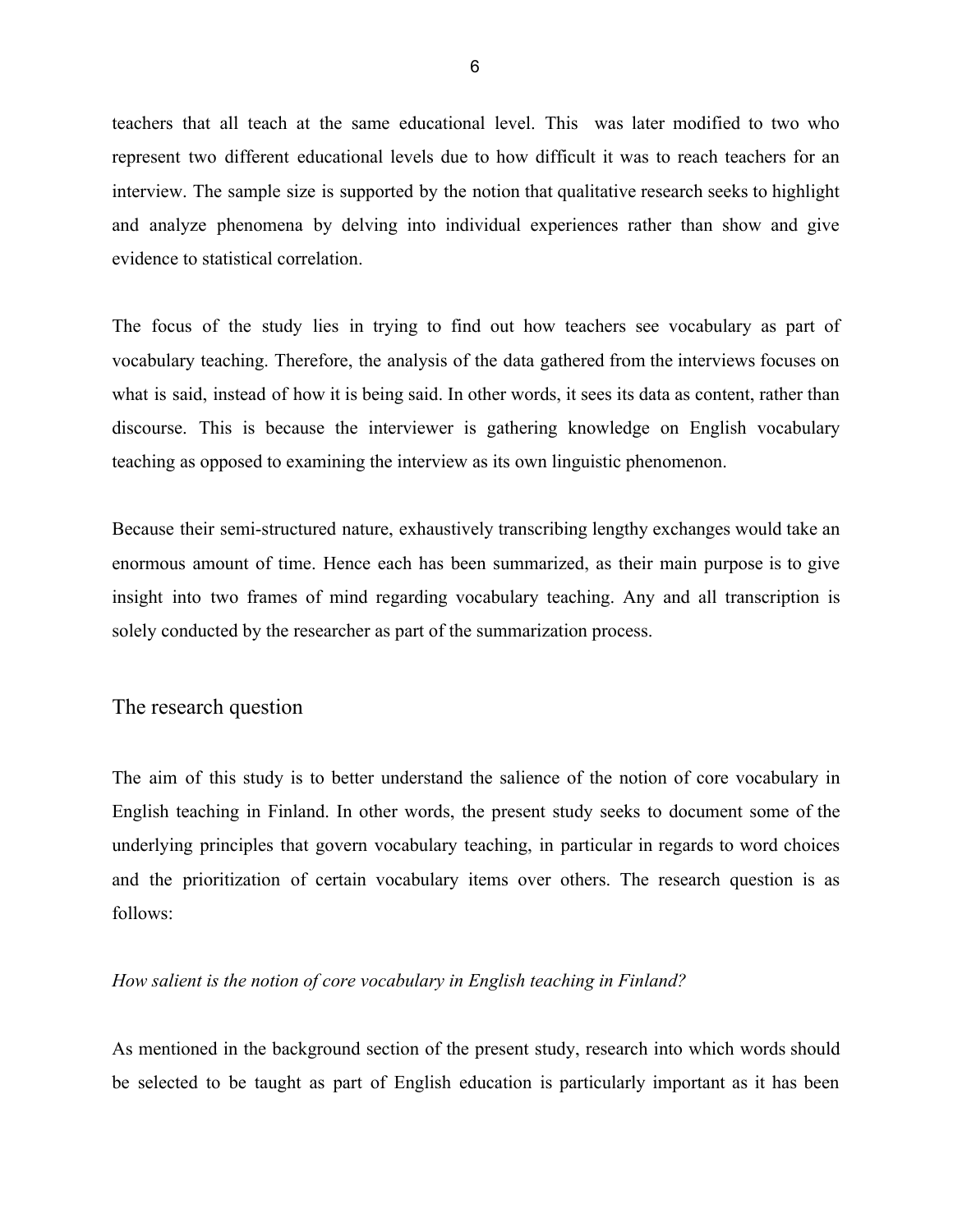proven that children with larger vocabularies acquire new words faster and that student's with larger vocabularies fare better in school than peers who know fewer words (Marzano & Simms 2013, 5).

The data consists of two, roughly twenty-minute-long interviews from two teachers of English currently working in the field. Each of the interviews took place in otherwise empty rooms save for the interviewee and the interviewer. Two separate devices were used to record each of the interviews, so as to minimize the risk of faulty equipment ruining the recording process. Each of the participants have been given pseudonyms so as to not reveal their identities.

The interviews were structured as follows.

First there were a series of lead-in questions designed to ease participants into discussing vocabulary teaching.

*How long have you been teaching English? When and where did you complete your teacher training? What is the most rewarding aspect of teaching foreign languages?*

After this, each of the participants gave answers of varying length to each of the following questions in no particular order.

*How do you approach vocabulary teaching? As part of your teaching, how often do you focus on vocabulary? What is your primary language for teaching vocabulary? How do you relate new vocabulary into what has previously been taught? Do you consciously make decisions about which words you use to describe vocabulary?*

*How do you tackle a large list of vocabulary?*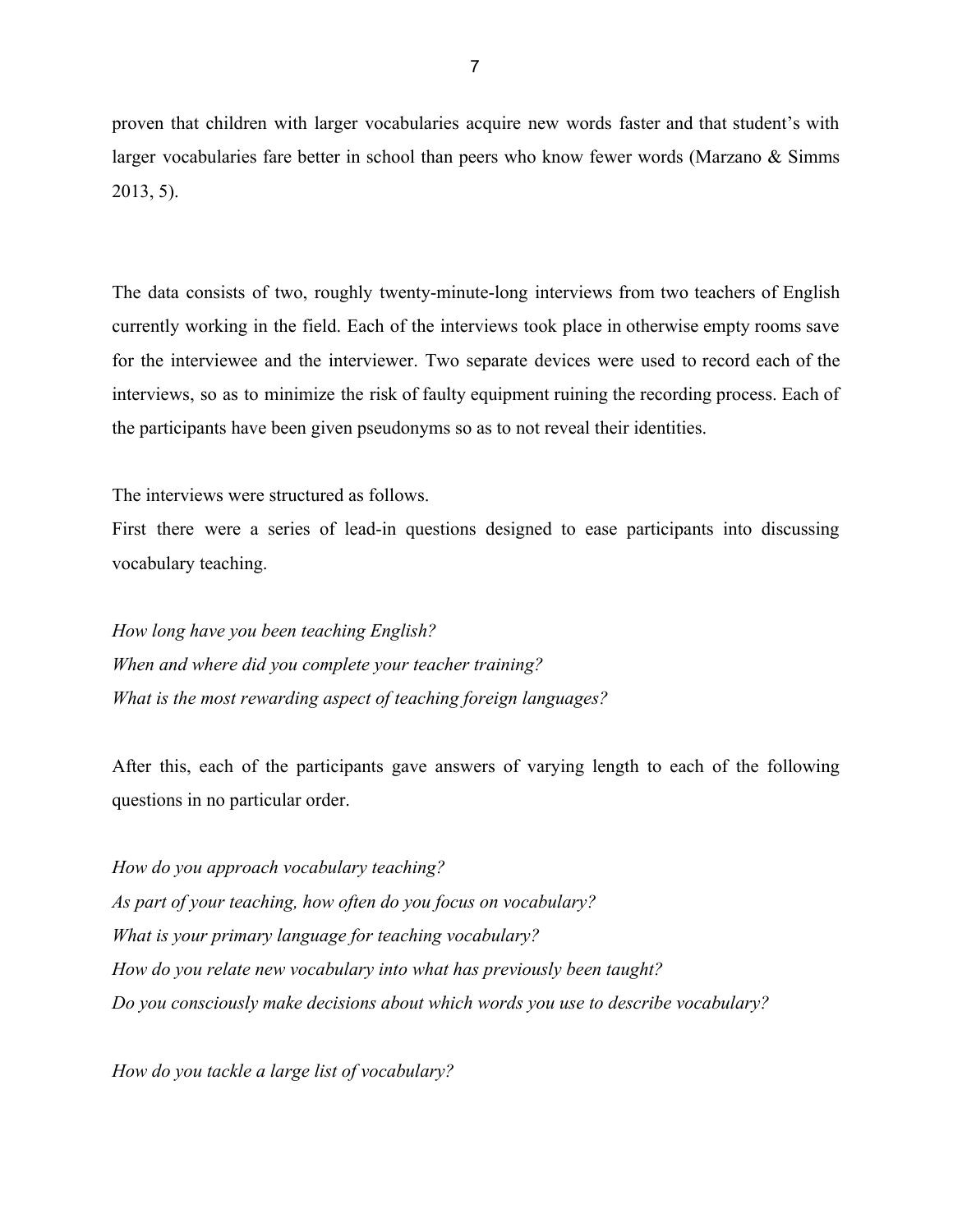*Which kinds of vocabulary learning tools do you offer for your students? How do you evaluate your students' vocabulary knowledge? Do you prioritize certain teaching certain words rather than others? (Why?) Do you feel like you have all the necessary tools to tackle vocabulary teaching? Can you think of something, (a method or a yet unused tool), that you feel would improve the current state of vocabulary teaching? How do you recycle and recover previously taught vocabulary?*

The participants were allowed to interject at any given point during each of the interviews.

After the interview process, each interview was combed and given a rough transcription, which was used as data for further analysis. Citations that are used as part of the analysis have been transcribed more rigorously so as to not modify or otherwise dilute any of the utterances.

<span id="page-8-0"></span>Theoretical framework for analysis

The analytical framework of the present study is based on the inductive approach to data analysis, instead of its counterpart, the deductive approach, that sees researchers first creating any number of predefined schemata, which are subsequently used as part of the coding process (Epstein & Martin 2004, 2). The reason to favor the inductive approach stems from its ability to render complex data clearer to analyse by allowing key themes to naturally emerge through keen and detailed inspection of raw data while avoiding the constraints inherent in more structured methodologies (Thomas 2003, 2). Using the inductive approach entails multiple, careful and thorough readings of data, during which a researcher identifies emergent, recurring themes and categories within a set of data, including any text segments that will be housed within said categories (Thomas 2003, 4.)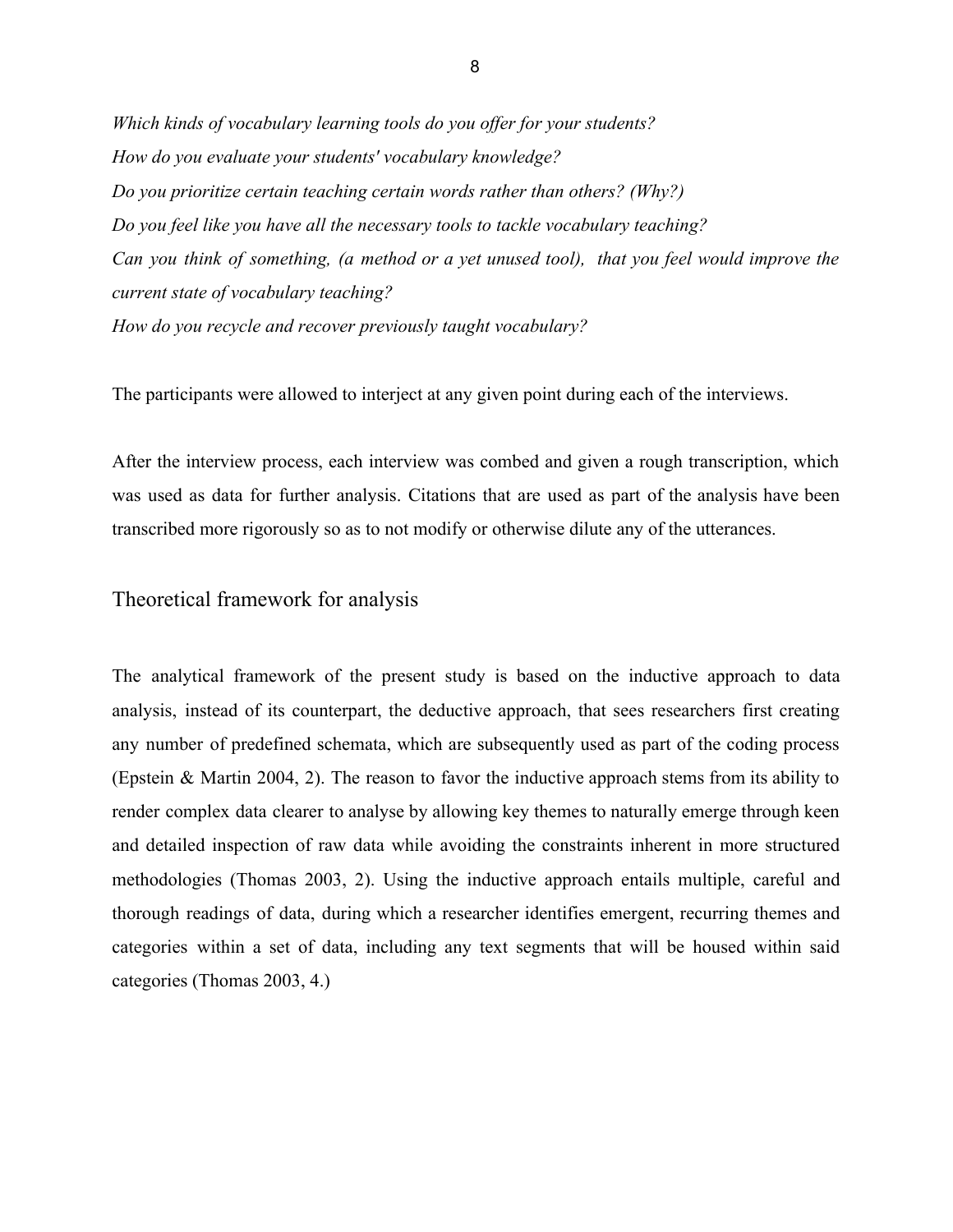## <span id="page-9-0"></span>**Analysis**

The following two tables (**Table 1.1** and **1.2**) were produced as a result of the inductive approach to data analysis, outlined in the previous section. They consist of three key over-aching elements related to vocabulary teaching that were covered as part of the interviews. These serve as headers for three vertical columns populated by central factors that have an influence them. Each of the factors were chosen based on their prevalence as part of the answers supplied by the interviewees. While the tables by no means offer exhaustive, all-encompassing accounts of each interview, they do seek to encapsulate the most pertinent data gleaned during the data analysis process.

| <b>Interviewee A:</b><br><b>English Vocabulary Teaching</b><br><b>Each of the following affects:</b> |                                                                |                                                         |  |
|------------------------------------------------------------------------------------------------------|----------------------------------------------------------------|---------------------------------------------------------|--|
| taught vocabulary                                                                                    | vocabulary teaching                                            | assessment of<br>vocabulary knowledge                   |  |
| frequency of occurrence in<br>language                                                               | words' semantic content<br>rarely taught                       | word usage/correctness in<br>context                    |  |
| essentiality                                                                                         | words should not be taught in<br>isolation                     | traditional testing e.g.<br>fill-in-the-blank exercises |  |
| beneficiality                                                                                        | vocabulary often too abstract<br>to explain in target language | teachers' desire to see taught<br>words being used      |  |
| outside sources e.g. textbook<br>authors                                                             | a heavy focus on text<br>transmitted messages                  |                                                         |  |
| teacher intuition/experience                                                                         | no explicit philosophy behind<br>the process                   |                                                         |  |

#### **Table 1.1**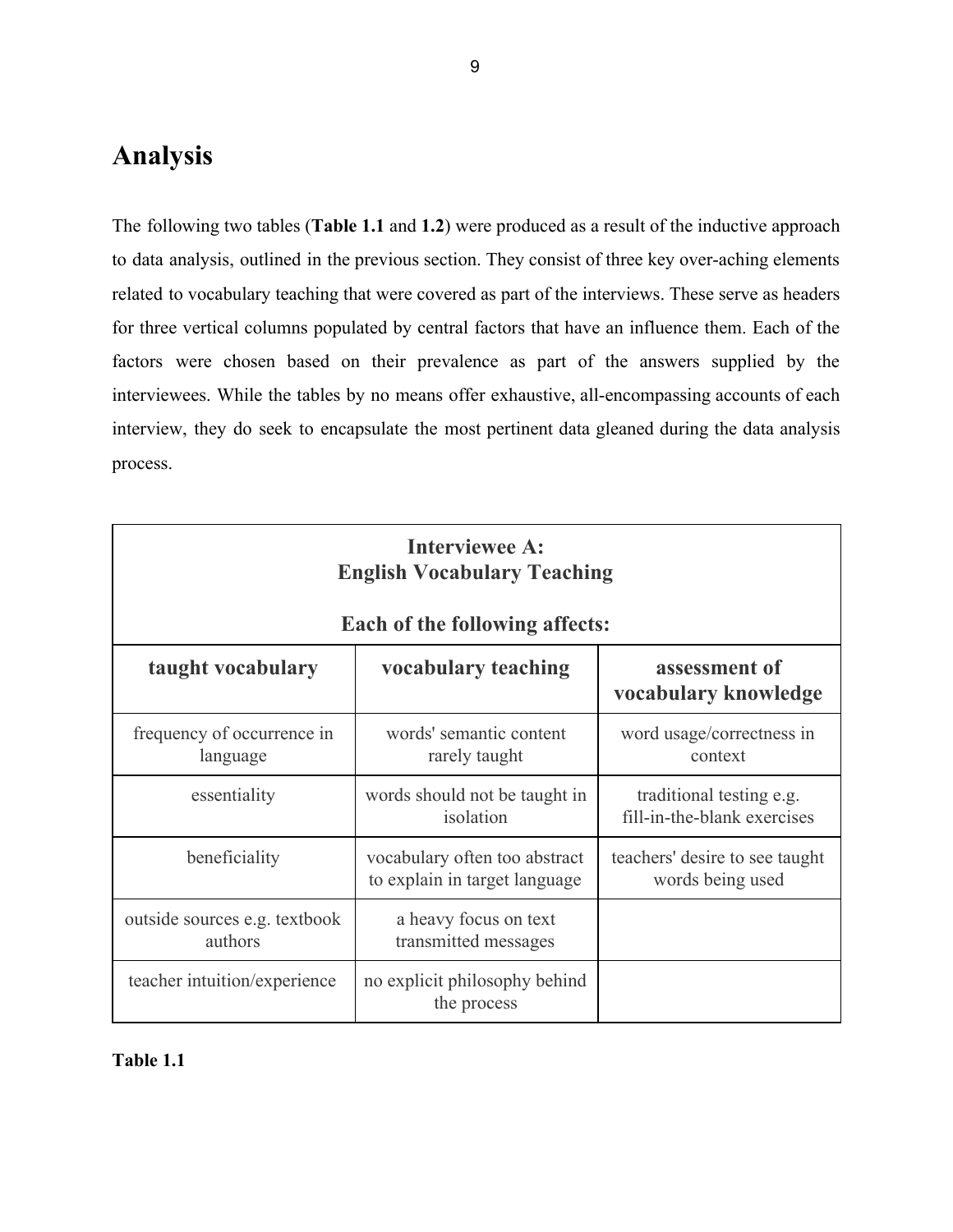| <b>Interviewee B:</b><br><b>English Vocabulary Teaching</b> |                                                              |                                                           |  |
|-------------------------------------------------------------|--------------------------------------------------------------|-----------------------------------------------------------|--|
| taught vocabulary                                           | <b>Each of the following affects:</b><br>vocabulary teaching | assessment of<br>vocabulary knowledge                     |  |
| frequency of occurrence in<br>language                      | students guided towards<br>independent study                 | word usage/correctness in<br>context                      |  |
| basic vocabulary same<br>regardless of field                | use of monolingual<br>dictionaries                           | correctness left for the teacher<br>to decide             |  |
| corpus-based studies                                        | vocabulary studied<br>independently                          | communicative function in<br>context                      |  |
| teacher intuition/experience                                |                                                              | students' ability to use some<br>of the course vocabulary |  |
| course type                                                 |                                                              | effective use of vocabulary                               |  |

#### **Table 1.2**

There are three factors that appear in both tables. These are, within the taught vocabulary columns, the "*frequency of occurrence in language*", "*teacher intuition/experience*" and the "*word usage/correctness in context*" in the assessment of vocabulary knowledge columns.

While both of the interviewees viewed "*frequency of occurrence in language*" as the prioritization of vocabulary items based on their commonness within the English language, their methods for determining said priority differed significantly. According to interviewee B, university-level academic English vocabulary consists of study-based, high-frequency words, which represent the most common lexical elements of academic English regardless of field or discipline. This is in stark contrast to the oral account given by interviewee A, who stated that word prioritization at high-school level is largely dictated by what textbook authors choose to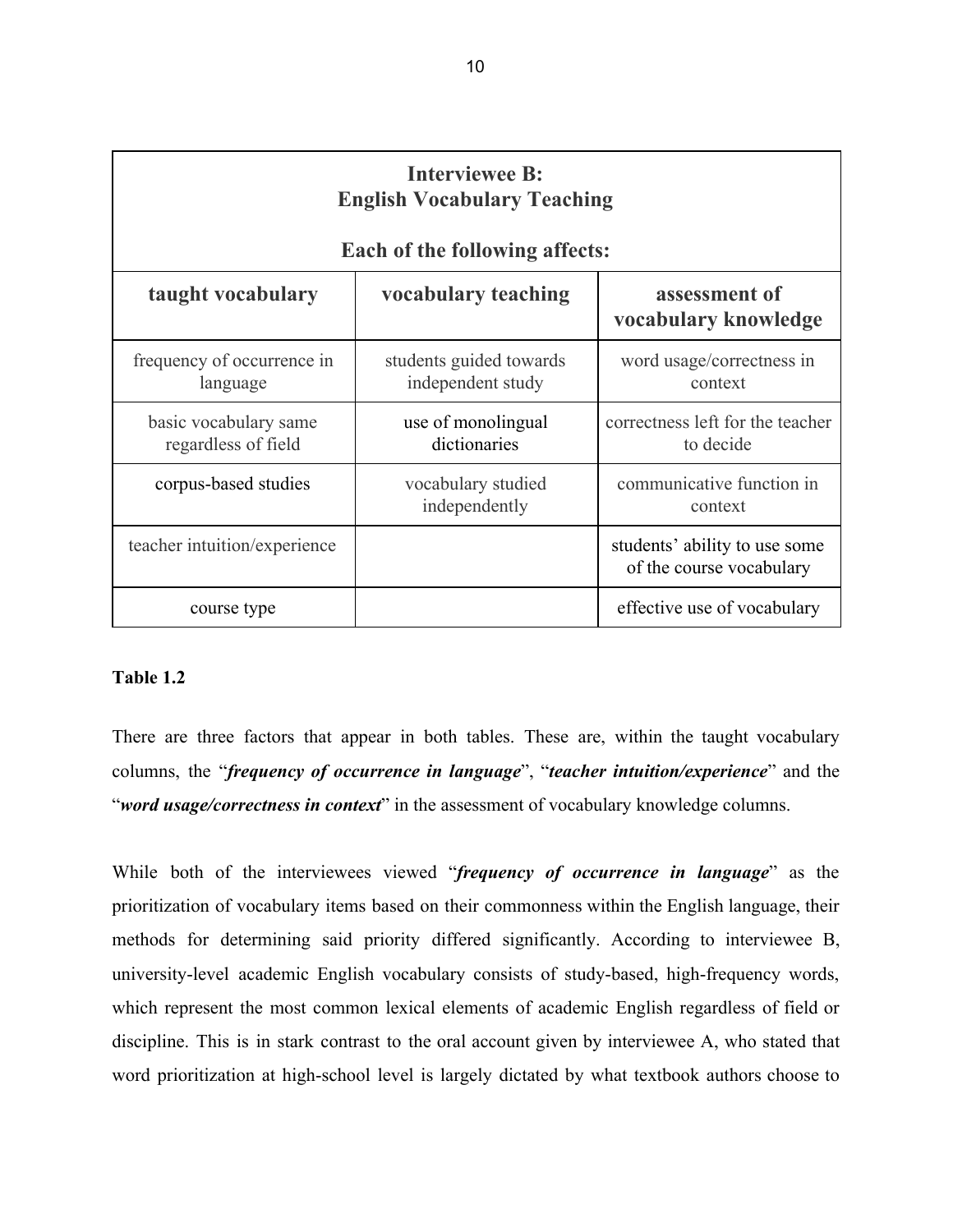incorporate into the teaching materials that they make and teachers' own intuition, accrued over several years of work experience. Even though the two levels of education represented by each interview are not entirely analogous with one another, it is worth considering should more research be conducted into determining and better outlining the "core vocabulary" of high-school level English in Finland. Such a consideration becomes even more relevant when student matriculation exams are taken into account, as some of the prioritization on the teacher's part, as told by interviewee A, is based on how useful any given vocabulary is for the exam. Assuming that a clearly definable amount of vocabulary that is always relevant for the matriculation exam exists, which seems to be the case since teachers do claim to develop a sense of what is and is not relevant for the exam, it stands to reason that much of the workload currently shouldered by said teachers could be outsourced to English language teaching research in order to further streamline and enhance language learning and teaching. Teachers could even take part in said research and offer valuable information that is currently only known individually, not collectively.

As for "*teacher intuition/experience*", both interviewees said that they have developed much of it over time while working as language teachers, with interviewee A stating that, even though it is not something a teacher actively thinks about, it is always present, guiding the teaching process. Although, as previously stated, university academic English vocabulary teaching is built on vocabulary research data, it seems that teachers are very much on their own when it comes to evaluating what vocabulary is most essential, especially at a more granular level. This is further supported by the fact that both interviewees went on to mention that they had not really ever considered many of the questions that were raised during the interviews regarding vocabulary teaching. Interviewee A pointed out that vocabulary as an element is interesting, because it is seen as something concrete, which means that often not a lot of thought gets given to any underlying philosophy behind it.

As with "*teacher intuition/experience*", "*word usage/correctness in context*" is also mainly determined by teachers themselves. Interviewee B states that, ultimately, it is the teacher's role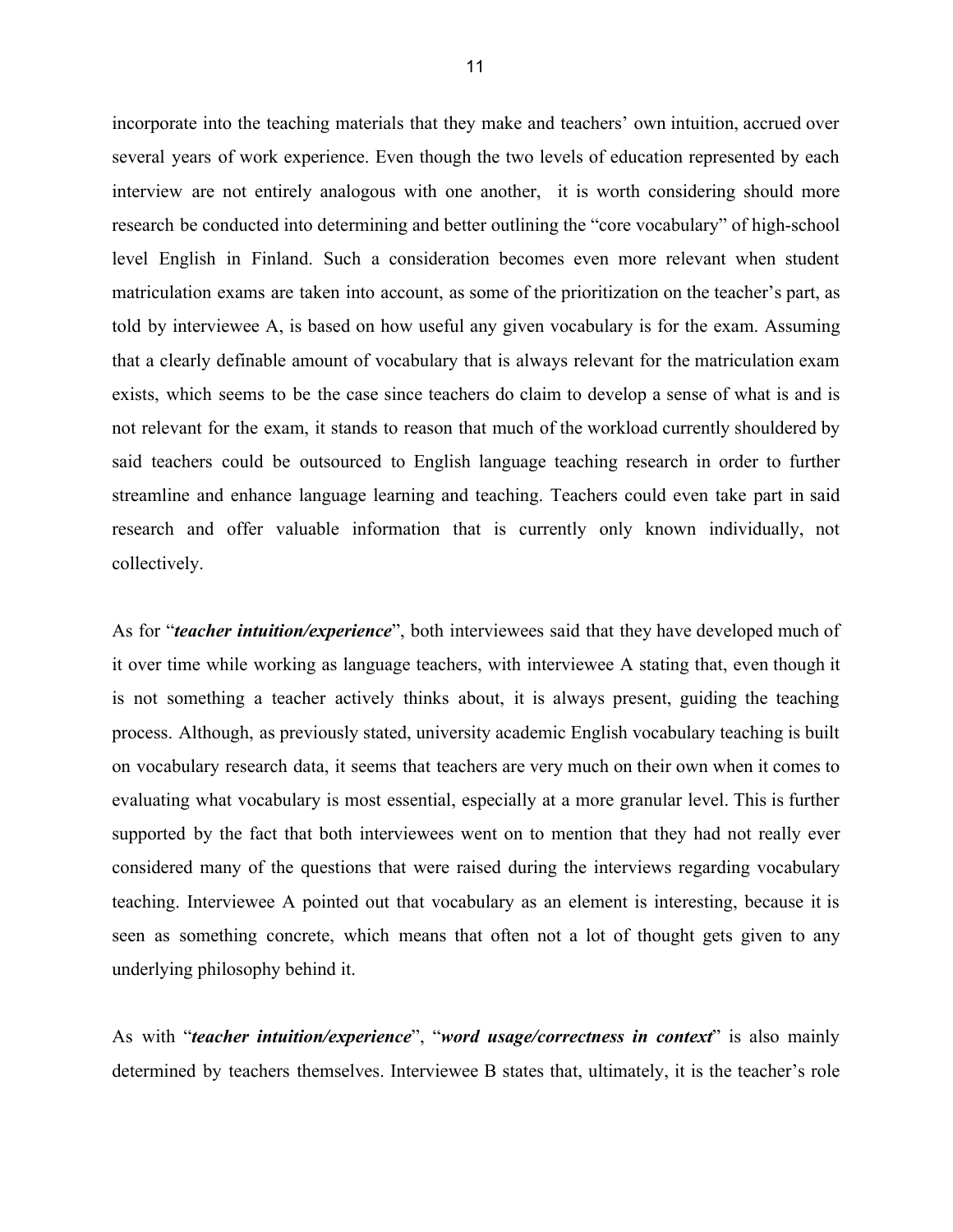to determine whether or not the words used by students fit a teacher-prescribed context, with the only external guideline vaguely noting that "word use has to be formal". This would suggest that school-based English language vocabulary instruction suffers from a clear lack of uniform guidelines for teachers to better tackle this part of their profession. Moving away from vague, evaluatory criteria, which suffer from language's context sensitive nature, to a more tangible set of core vocabulary could make evaluating students' output a much less ambiguous process. Rather than trying to arbitrarily adhere to one's own sense of correctness and suitability, teachers would then simply weigh and assess whether or not students have managed to use core vocabulary that has been taught to them during a course or possibly a much longer time-span.

One of the key features of core vocabulary outlined in the theoretical background section of the present study is learners' ability to attach new, non-core words to core vocabulary. When asked how the interviewees recycle, re-cover and relate previously taught vocabulary to new vocabulary interviewee A mentioned the use of exercises that task students with using what they have already learned. Interviewee B was unable to give a definitive answer to the question and admitted that he has not given conscious thought to how that manifests itself during taught courses. The fact that Interviewee A named fill-in-the-blank and sentence translations as the traditional methods for testing student vocabulary knowledge highlights a possible concern regarding the current standard testing practices. Instead of forming increasingly complex, interconnected mental maps about the semantic interrelations and hierarchies that underpin the vocabulary of any human language, students spend the majority of their study time trying to cram single word translational equivalents, which are of dubious value anywhere else except school. It is entirely possible that some of the most dedicated students take it upon themselves to create and study the semantic landscape of English vocabulary. Despite this, such a task should not solely be relegated to students, when language education as a whole stands to benefit from methodological restructuring.

Apart from vocabulary research conducted at the university-level, there appears to be no readily observable application of the concept of core vocabulary into English language teaching based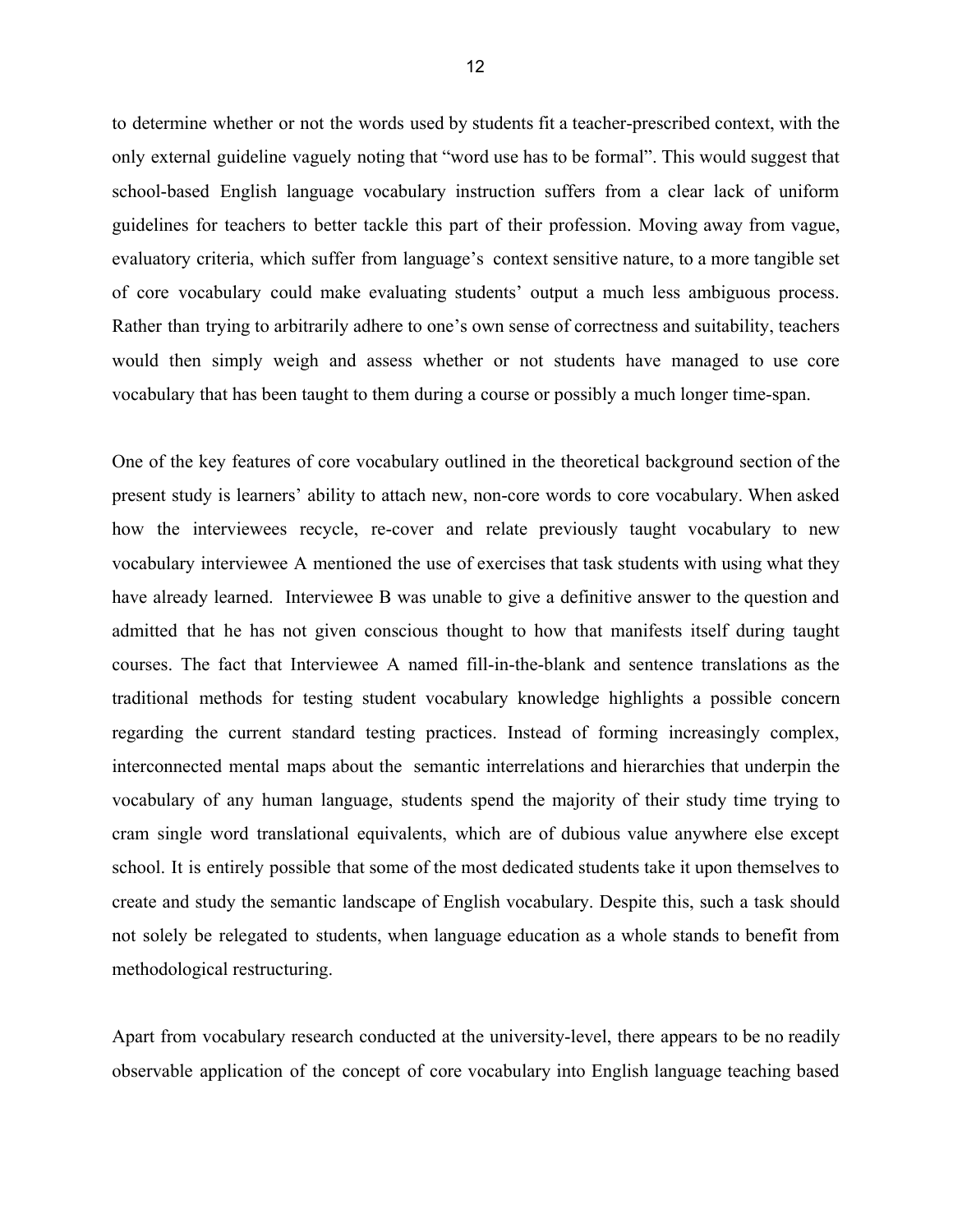on the two interviews. Furthermore, the vocabulary teaching, learning and testing practices described by the interviewees do not appear to reflect the core principles that characterize core vocabulary and act as proponents for its implementation to vocabulary instruction. This observation is further evidenced by statements given by interviewee A, who admitted that the contemporary trend in vocabulary teaching is to prioritize word pronunciation, rather than semantics. Additionally, Interviewee A went on to disclose that there is a heavy focus on observing the underlying messages in texts, as seen in the "**vocabulary teaching**" -column, instead of on the analysis and deconstruction semantic-interrelations of words on a word-by-word basis. This is not inherently bad, as much, if not most, of language-based intercourse is predicated on smooth transmission of ideas from one individual to another. However, if one is to be able to formulate entirely new utterances and be given far more agency over what and how they choose to communicate their ideas, it stands to reason that a much more robust understanding of language at a molecular level is a necessity.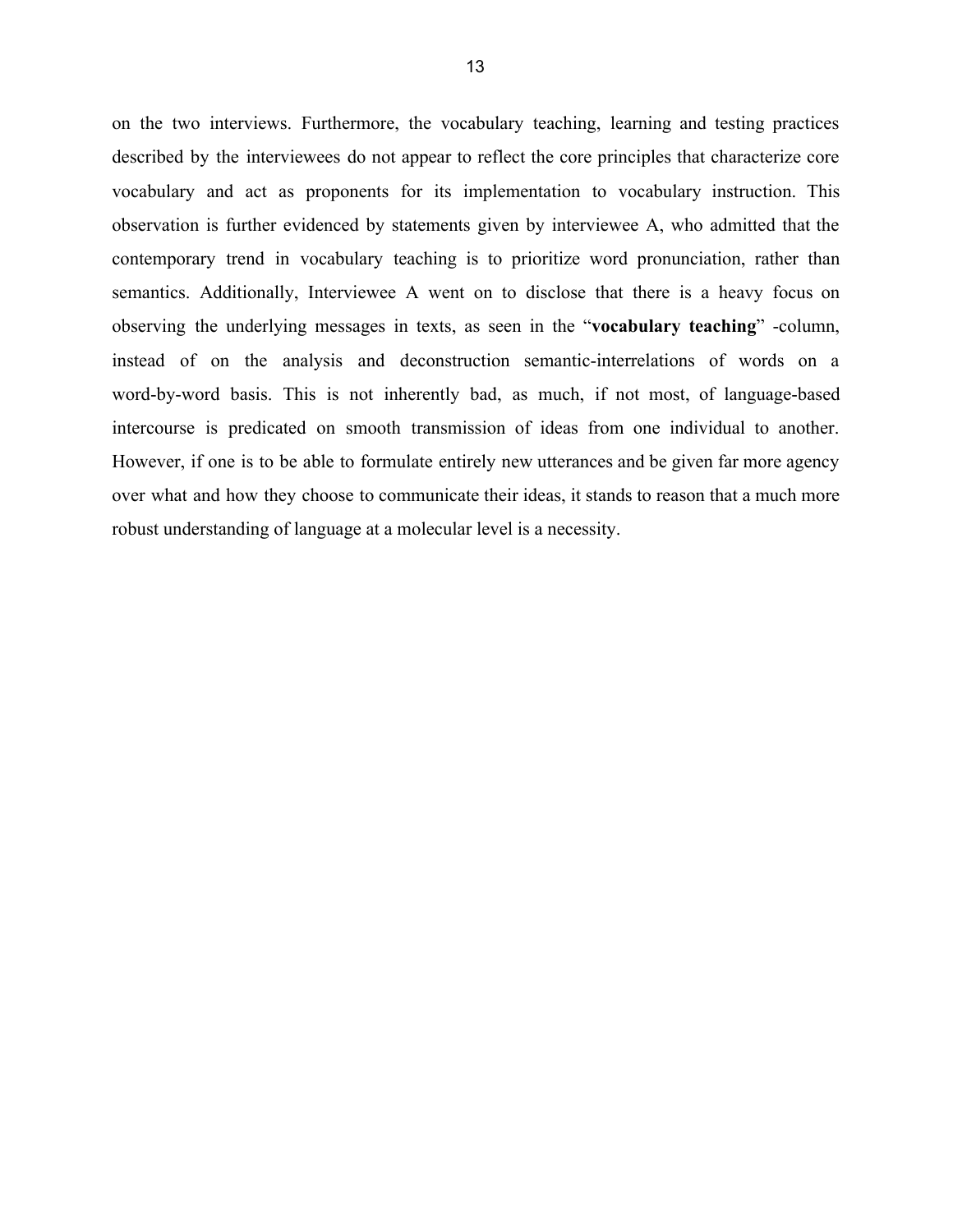## <span id="page-14-0"></span>**Conclusion**

The present study has sought to identify the salience of the notion of core vocabulary in English language teachers' vocabulary instruction in Finland, while delving into the underlying, guiding principles that influence their work.

It has concluded that, based on the interviews, no overt application of the notion of core vocabulary exists in English vocabulary teaching, aside from the vocabulary research-based lexical prioritization at the university-level. Furthermore, the teaching, learning and testing practices described by both of the interviewees depict classroom customs that abstain from the systematic analysis of the semantic relationships embedded in human language. This inference is supported by both Marttinen (2008, 91) and Kovanen (2014, 71), who observed in their studies that the vocabulary studying methods used by finnish ESL students in high schools consist of reading, writing and word translation. According to the studies, these methods do not involve deep processing of vocabulary, as they are based on rote learning. Moreover, each of the researchers called for more attention to be given to vocabulary acquisition methods and instruction, as the majority of students who took part in each respective study stated that they had never even been taught how to study vocabulary.

There are notable limitations that the present study suffers from. First of all, as stated in the methods -section, due to the small sample size and the chosen data collection method, it can only highlight a number of possible phenomena related to vocabulary teaching. It cannot, like quantitative methods, attempt to draw and demonstrate any statistical correlations that may exist between phenomena. Further studies are needed to statistically support the results and claims made by the present study.

While the present study has been conducted in an effort to shift some of the inherent focus of vocabulary instruction research from teaching and learning methods towards words and word choice, one cannot help but to acknowledge that many areas of this field of research are naturally connected to one another. Teaching, as a profession, involves not only its subject matter, but also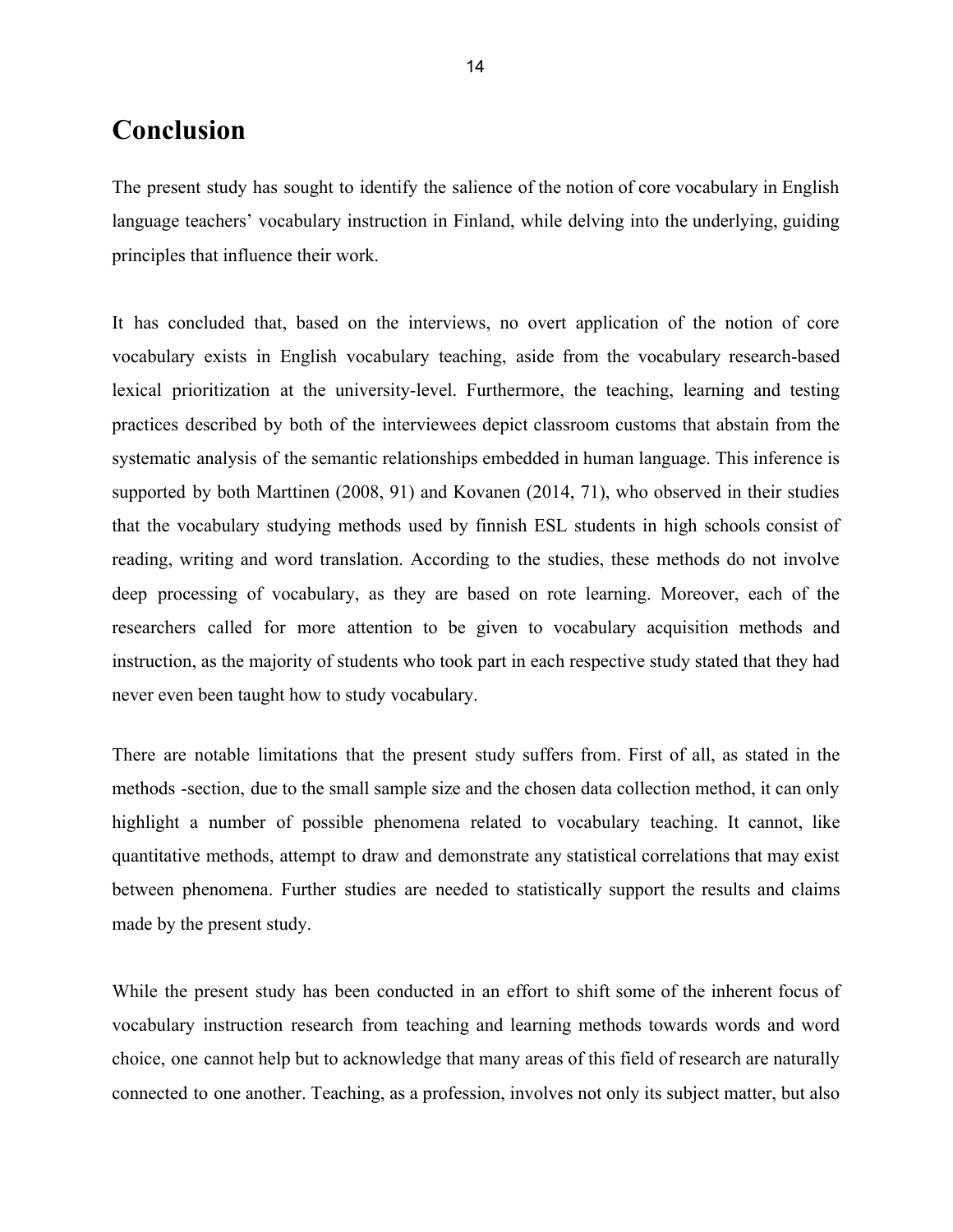both at least an instructor and an instructee. In hindsight, many of the questions set forth as part of the interviews could have more directly addressed what kinds of words are being taught and why, rather than how they are being taught and how teachers evaluate their students' vocabulary knowledge.

The open-endedness of the interviews can be seen as both a strength and a weakness. It facilitated the uninhibited emergence of data that might have otherwise never surfaced during the interviews. This means that the data accurately portrays the answers given by the interviewees, rather than being the product of interference from the interviewer. On the other hand, allowing participants to spend as much time as they need on any given question has resulted in two distinct data sets, each lacking some of the questions included in the other.

The outcome of the present study and the findings presented therein warrant further investigation into word choice in vocabulary instruction, and the type of role that core vocabulary may play as part of it. This is all the more apparent as both interviewees admitted to not having ever even considered most of the questions proposed to them during the interviews. The data and results uncovered during the research process should be supplemented by quantitative studies, which would give statistical credence to them. Furthermore, qualitative studies making use of further refined and narrower series of questions would almost certainly provide a more detailed account of the role that word choice plays in vocabulary instruction.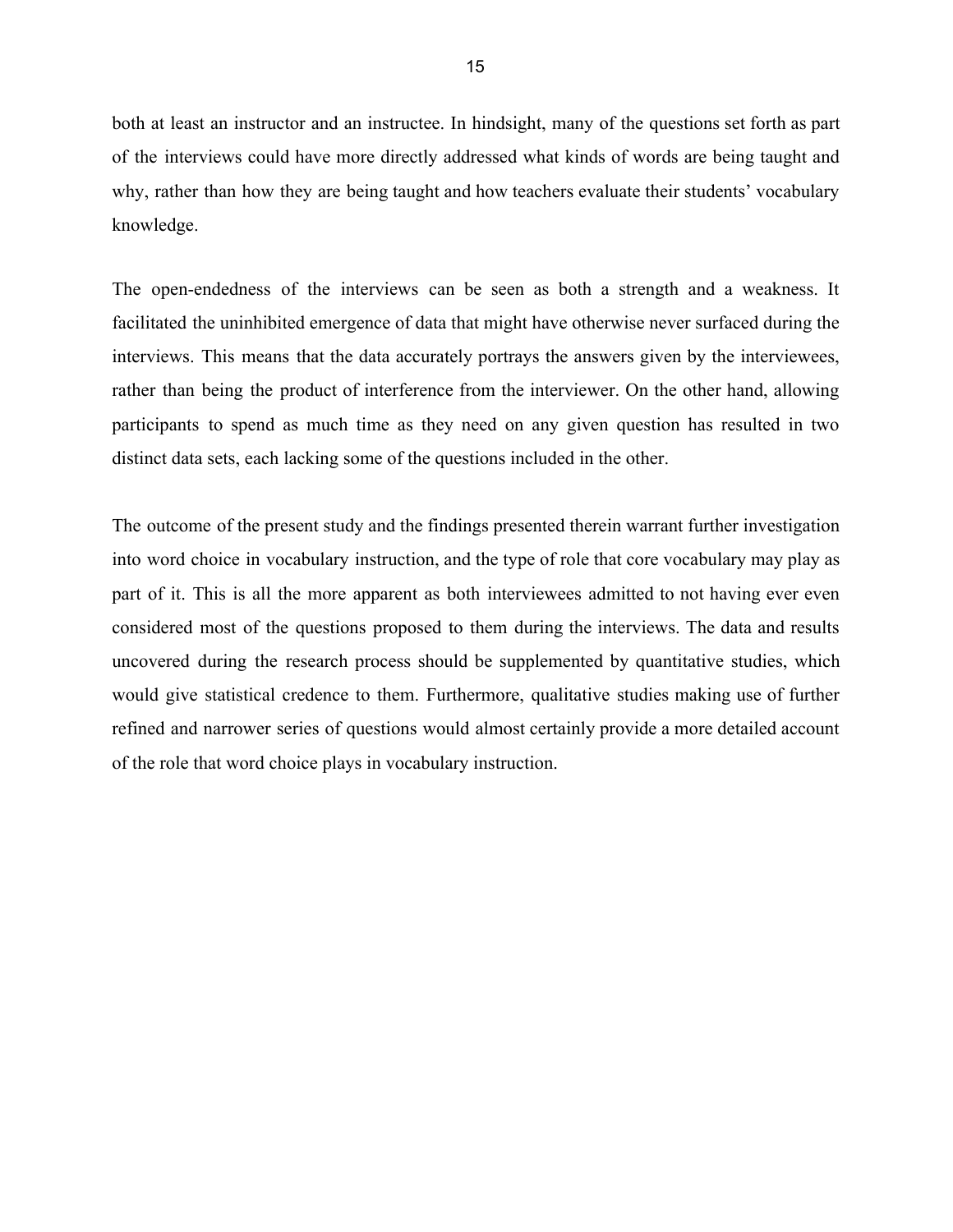## **Bibliography**

Bogaards, Paul & Laufer-Dvorkin, Batia. Vocabulary in a Second Language: Selection, Acquisition and Testing. John Benjamins Pub. Co 2004.

Carter, Ronald. Vocabulary: Applied Linguistic Perspectives. Taylor & Francis 1998.

Coady, James & Huckin, Thomas N. Second Language Vocabulary Acquisition: a Rationale for Pedagogy. Cambridge University Press 1997.

Epstein, L., & Martin A. Coding Variables. In The Handbook of Social Measurement, ed. Kimberly Kempf Leonard. Academic Press 2004.

Kovanen, Mariaana J. Vocabulary Learning Strategies Employed by Finnish High School EFL Students. University of Jyväskylä, Master's Thesis 2014.

Marttinen, Marika. Vocabulary Learning Strategies Used by Upper Secondary School Students Studying English as a Second Language. University of Jyväskylä, Pro Gradu Thesis 2008.

Marzano, Robert J. & Simms, Julia A. Vocabulary for the Common Core. Marzano Research 2013.

Milton, James. Measuring Second Language Vocabulary Acquisition. Multilingual Matters 2009.

Nation, I. S. P. Learning Vocabulary in Another Language. Cambridge: Cambridge University Press, 2001.

Thomas, David R. A General Inductive Approach for Qualitative Data Analysis. University of Auckland, 2003.